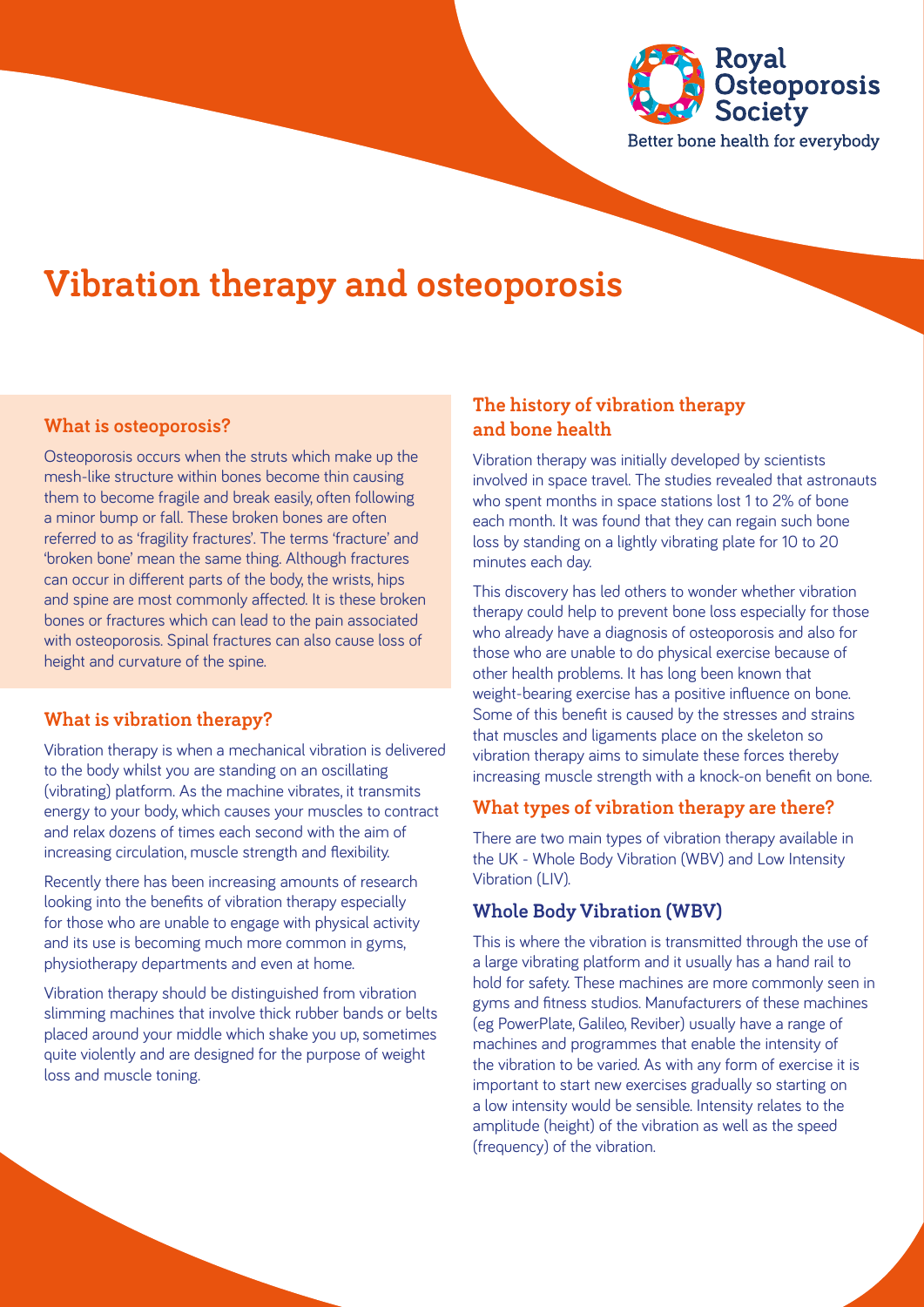This type of vibration therapy is not suitable if you have any of the following conditions:

- Any current or recent blood clots (acute thrombosis conditions)
- If you have a pacemaker
- If you are pregnant
- If you suffer with dizziness or inner ear problems

Also if you have advanced osteoporosis with several spinal fractures, have had joint replacements such as hip or knee or if you have significant cardiovascular disease (such as heart attacks, angina or stroke) vibration therapy may not be suitable so do discuss this with your doctor.

# **Low Intensity Vibration (LIV)**

LivMD devices generally look like a set of large bathroom scales and emit tiny up and down vibrations, 30 times every second, which travel through feet, up the legs and into the hip and lower spine. The LIV signal replicates that made by muscles in the legs and lower back which are necessary for us to be able to stand up straight and have mobility.

Unlike the WBV there are no medical restrictions on LIV therapy. LIV and the devices that offer this treatment have been specifically designed to ensure there are no

contra-indications or side effects from use.

## **I am fit and very active and don't have osteoporosis. Will vibration therapy strengthen my bones?**

It is not really clear. It certainly appears that vibration therapy could be helpful in developing muscle tone and improving posture as part of an exercise regime and this in turn could lead to a positive effect on your bones. Some studies have even seen an increase in bone mineral density for some people although there have been other studies that have not found any benefit. Many vibration plates can be found in fitness centres and gyms and could be an addition to an exercise programme. Vibration therapy is also increasingly being used by physiotherapists to assist in some rehabilitation programmes especially for muscle and joint pain. However it is still unclear whether vibration therapy is better at improving bone strength than other types of exercise.

# **I have osteoporosis. Will vibration therapy help my bones?**

It is still unclear whether vibration therapy improves bone strength but there is increasing evidence that it helps to reduce falls. Recent research has certainly identified that WBV therapy may be beneficial as part of a falls prevention programme if you are at risk of falling. Any reduction in falls will reduce the risk of broken bones. There is conflicting research, however, into whether WBV therapy actually increases bone strength. Some studies have identified an increase in bone density, especially in the hips, whereas other studies have shown that there is no benefit. Currently there is no evidence of a reduction in the overall risk of fractures, even if there has been an increase in bone density, other than by reducing your risk of falling.

There is always concern with any type of exercise programme as to whether it will be putting you at an increased risk of breaking bones. Any vibration may be detrimental to the spinal bones if they are very fragile. Also care must be taken when getting on and off the machines. It is important to discuss using any vibration device with your doctor or physiotherapist prior to starting using or purchasing a vibration plate and ensure that you begin on the lowest setting recommended and gradually build up how often you use the machine.

# **What does the future hold for vibration therapy?**

Vibration therapy appears to have the potential to be used for some conditions although a lot more research still needs to be done. Particular areas of interest are whether vibration therapy could be a useful form of exercise for people with other chronic medical conditions that prevent them from taking part in other types of exercise.

Until there is more conclusive evidence, if you have osteoporosis always ensure you discuss with your doctor or healthcare professional about using a vibration plate.

# **What else can I do to prevent osteoporosis and fractures?**

Factors which can help to maintain healthy bones include a well-balanced diet with adequate calcium rich foods; safe sunlight exposure to get adequate vitamin D; regular weight bearing exercise; avoiding smoking and keeping alcohol consumption within the recommended limits (For more information about healthy living for strong bones see our booklets '*All about osteoporosis*' and '*Exercise and osteoporosis*').